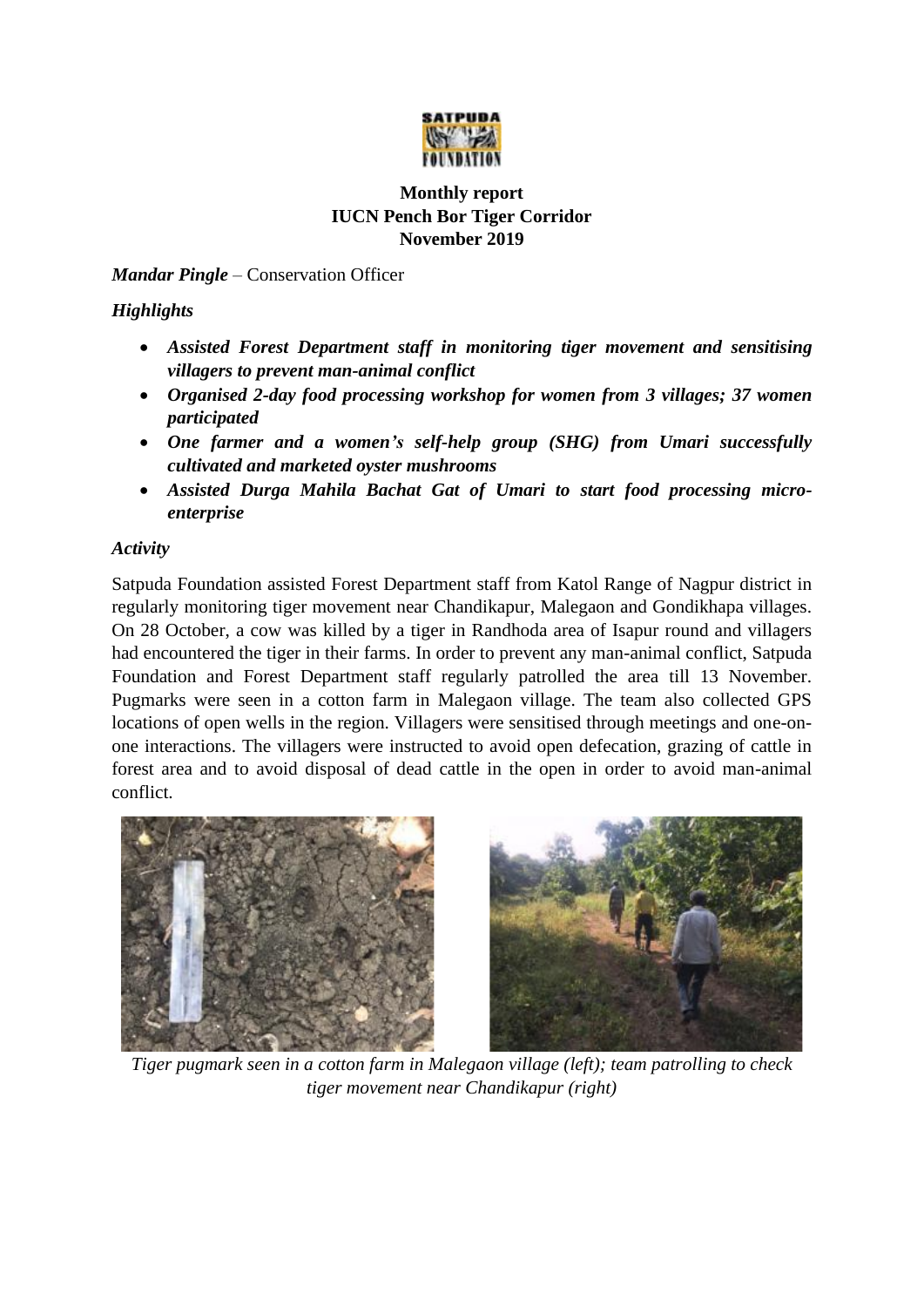

*Dead cattle disposed in open by villagers near Chandikapur village (left); collecting photos and GPS location of open wells (right)*





*Interviewing villagers from Gondikhapa (left) and Malegaon (right) who saw tiger in their farms*

On 6 November, Satpuda Foundation organised a 2-day workshop to train members of women's SHGs in food processing. 37 women of 7 SHGs from Umari, Telgaon and Lohgad villages participated in the program. Mrs Savita Dhongade, trainer for the workshop is associated with Mahila Arthik Vikas Mahamandal (MAVIM), Nagpur. During the programme, the women were taught to make pickles, sauces, chutneys, jams and squashes. Packaging, marketing and setting up of cottage or micro-enterprises was also taught during the program. Officials from Gram Panchayats and Maharashtra Rural Livelihood Mission (MSRLM) visited the workshop and provided information regarding various schemes for SHGs being implemented by Panchayat Samiti. During the programme, the women were also sensitised on man-animal conflict and ways to prevent the same.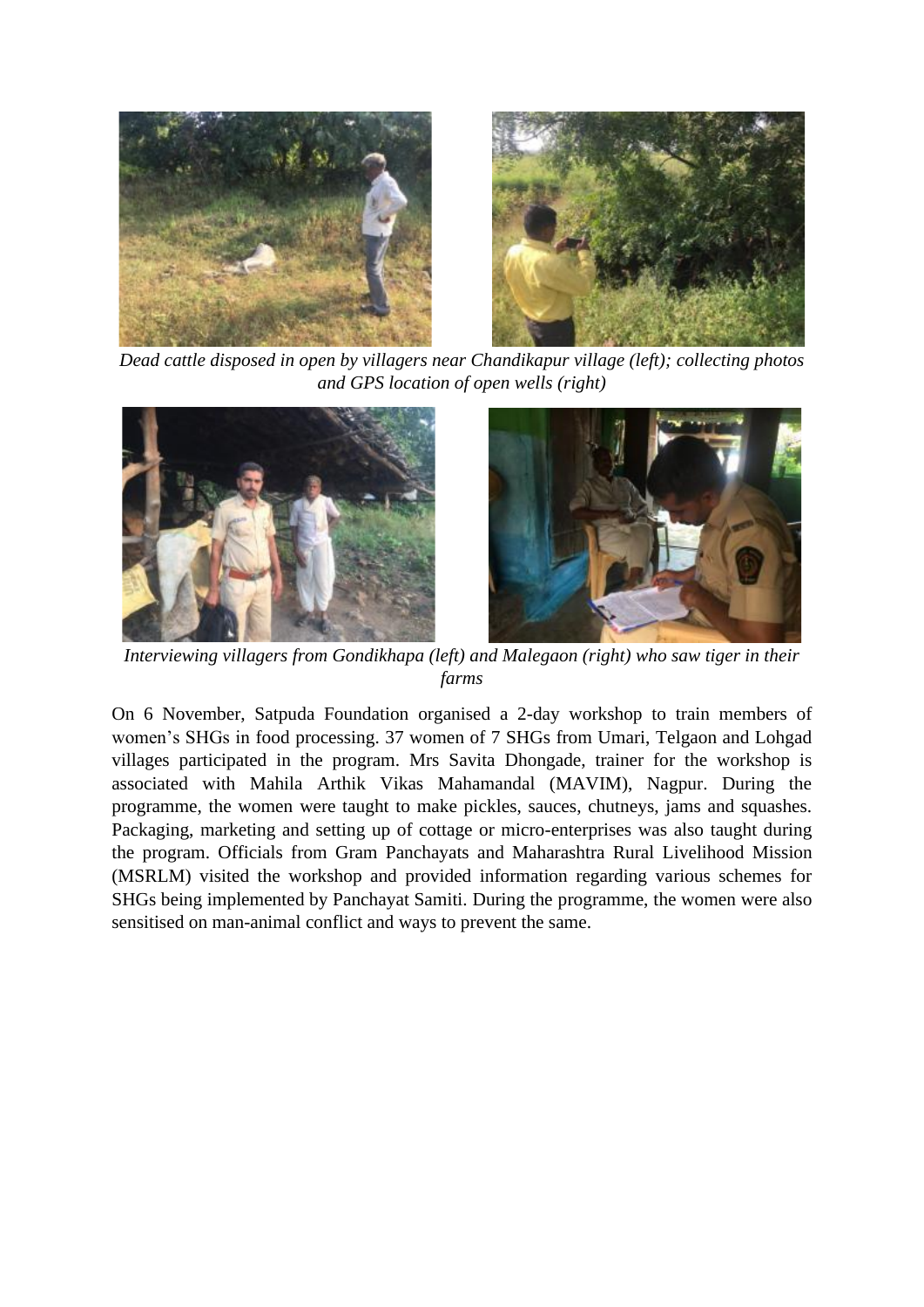

*Women from Lohgad, Umari and Telgaon attend food processing training (left); women learn to make pickles (right)*



*Women learn to prepare squashes (left); trainees pose before start of training program (right)*

On 22 November, Durga Mahila Bachat Gat of Umari village cultivated its first crop of oyster mushrooms. The group was trained in a programme organised by us in October and had set up a unit at Mrs Sangita Ghugal's home. Mrs Ghugal is the president of the SHG. Satpuda Foundation assisted them in selling the mushrooms in Nagpur. We also provided them market linkage by introducing them to wholesale dealers in Kalamna market in Nagpur. The group is now cultivating and selling fresh mushrooms. They are also selling dry mushrooms. Dnyaneshwar Sarve, a farmer, also successfully cultivated and is now selling oyster mushrooms.



*Sangita Ghugal, president of Durga Mahila Bachat Gat with oyster mushroom crop*